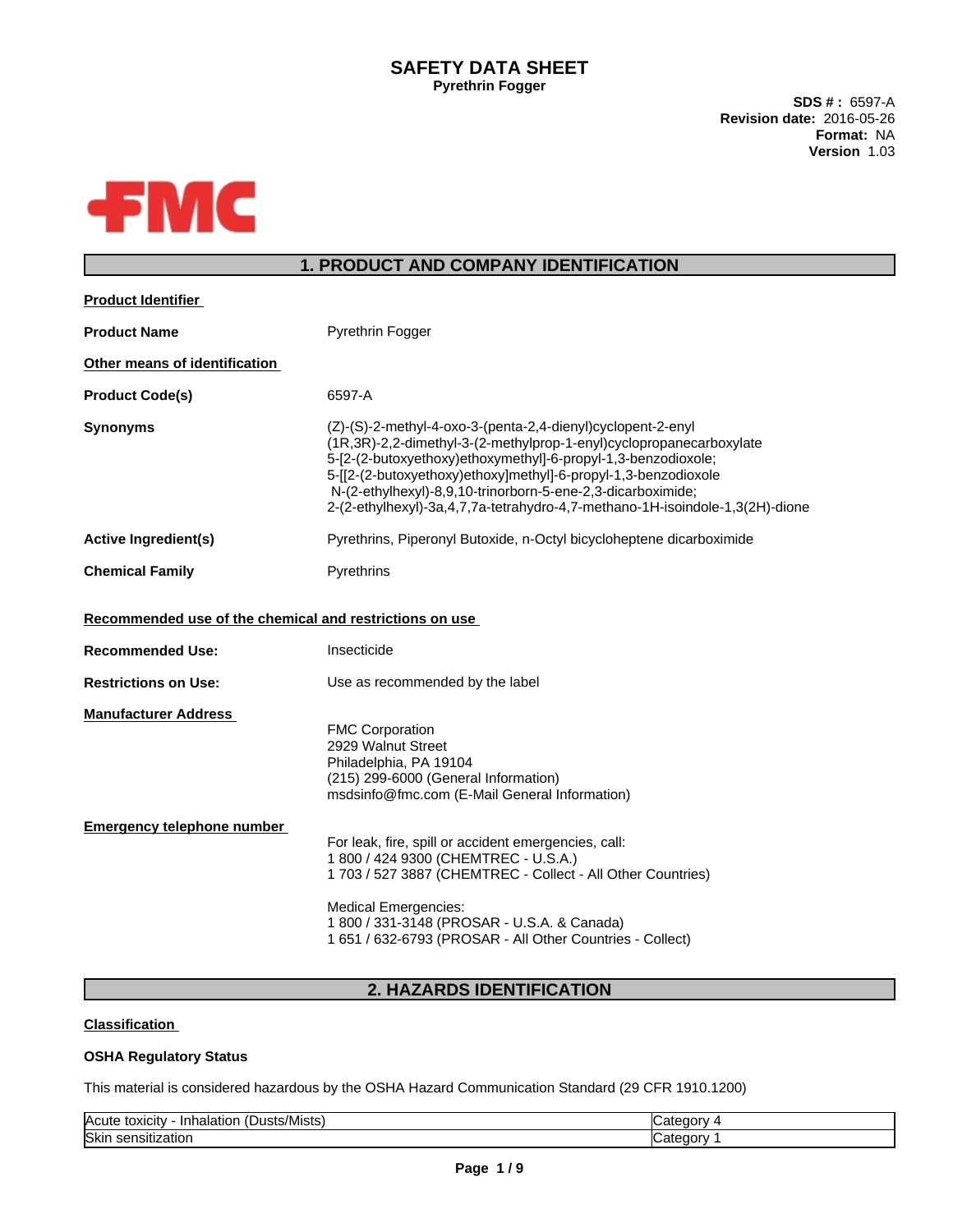Flammable Aerosols Category 1

#### **GHS Label elements, including precautionary statements**

#### **EMERGENCY OVERVIEW**

#### **Danger**

#### **Hazard Statements**

H317 - May cause an allergic skin reaction H332 - Harmful if inhaled **Physical Hazards** H222 - Extremely flammable aerosol

H229 - Pressurized container: May burst if heated



#### **Precautionary Statements - Prevention**

P261 - Avoid breathing dust/fume/gas/mist/vapors/spray

- P272 Contaminated work clothing should not be allowed out of the workplace
- P280 Wear protective gloves

P210 - Keep away from heat/sparks/open flames/hot surfaces. No smoking

P211 - Do not spray on an open flame or other ignition source

P251 - Do not pierce or burn, even after use

P302 + P352 - IF ON SKIN: Wash with plenty of water and soap

P333 + P313 - If skin irritation or rash occurs: Get medical advice/attention

P363 - Wash contaminated clothing before reuse

P304 + P340 - IF INHALED: Remove person to fresh air and keep comfortable for breathing

P312 - Call a POISON CENTER or doctor if you feel unwell

#### **Precautionary Statements - Storage**

P410 + P412 - Protect from sunlight. Do not expose to temperatures exceeding 50 °C/ 122 °F

#### **Precautionary Statements - Disposal**

P501 - Dispose of contents/container to an approved waste disposal plant

#### **Hazards not otherwise classified (HNOC)**

No hazards not otherwise classified were identified.

#### **Other Information**

No information available.

## **3. COMPOSITION/INFORMATION ON INGREDIENTS**

#### **Chemical Family Pyrethrins.**

| <b>Chemical name</b>                      | <b>CAS-No</b> | Weight %  |
|-------------------------------------------|---------------|-----------|
| n-Octyl bicycloheptene dicarboximide      | 113-48-4      | 1.0       |
| Piperonyl butoxide                        | $51-03-6$     | . 0. ،    |
| <b>Pyrethrins</b>                         | 8003-34-7     | 0.5       |
| Propane                                   | 74-98-6       | $10 - 20$ |
| <b>Butane</b>                             | 106-97-5      | $5 - 10$  |
| Petroleum distillates, hydrotreated light | 64742-47-8    | $5 - 10$  |
| Isobutane                                 | 75-28-5       | $5 - 10$  |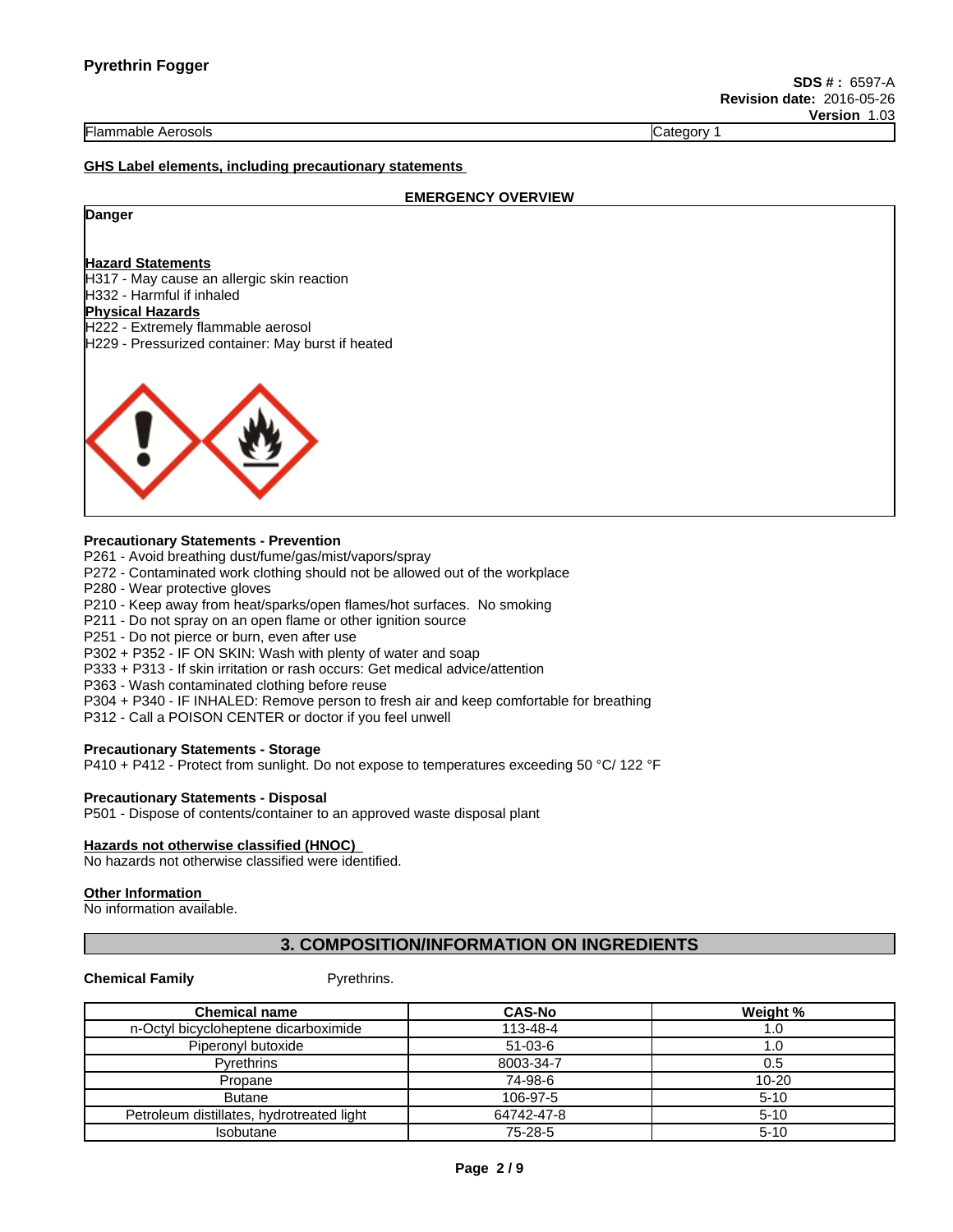Synonyms are provided in Section 1.

|                                                                                                            | <b>4. FIRST AID MEASURES</b>                                                                                                                                                                                                                                                                                                                           |  |  |  |
|------------------------------------------------------------------------------------------------------------|--------------------------------------------------------------------------------------------------------------------------------------------------------------------------------------------------------------------------------------------------------------------------------------------------------------------------------------------------------|--|--|--|
| <b>Eye Contact</b>                                                                                         | Hold eyes open and rinse slowly and gently with water for 15 to 20 minutes. Remove<br>contact lenses, if present, after the first 5 minutes, then continue rinsing eye. Call a poison<br>control center or doctor for further treatment advice.                                                                                                        |  |  |  |
| <b>Skin Contact</b>                                                                                        | Take off contaminated clothing. Rinse skin immediately with plenty of water for 15-20<br>minutes. Call a poison control center or doctor for further treatment advice.                                                                                                                                                                                 |  |  |  |
| <b>Inhalation</b>                                                                                          | Move to fresh air. If person is not breathing, call 911 (within the U.S. and Canada) or an<br>ambulance, then give artificial respiration, preferably mouth-to-mouth if possible. Call a<br>poison control center or doctor for further treatment advice.                                                                                              |  |  |  |
| Ingestion                                                                                                  | Immediately call a poison control center or doctor. Do not induce vomiting unless told to do<br>so by a poison control center or doctor. Do not give any liquid to the person. Do not induce<br>vomiting or give anything by mouth to an unconscious person.                                                                                           |  |  |  |
| Most important symptoms and<br>effects, both acute and delayed                                             | None known.                                                                                                                                                                                                                                                                                                                                            |  |  |  |
| Indication of immediate medical<br>attention and special treatment<br>needed, if necessary                 | Treat symptomatically.                                                                                                                                                                                                                                                                                                                                 |  |  |  |
|                                                                                                            | <b>5. FIRE-FIGHTING MEASURES</b>                                                                                                                                                                                                                                                                                                                       |  |  |  |
| <b>Suitable Extinguishing Media</b>                                                                        | Foam. Carbon dioxide (CO <sub>2</sub> ). Dry chemical. Water spray.                                                                                                                                                                                                                                                                                    |  |  |  |
| <b>Specific Hazards Arising from the</b><br><b>Chemical</b>                                                | Contents under pressure.                                                                                                                                                                                                                                                                                                                               |  |  |  |
| <b>Explosion data</b><br><b>Sensitivity to Mechanical Impact</b><br><b>Sensitivity to Static Discharge</b> | Not sensitive.<br>Not sensitive.                                                                                                                                                                                                                                                                                                                       |  |  |  |
| Protective equipment and<br>precautions for firefighters                                                   | Isolate fire area. Evaluate downwind. In the event of fire, wear self contained breathing<br>apparatus.                                                                                                                                                                                                                                                |  |  |  |
|                                                                                                            | <b>6. ACCIDENTAL RELEASE MEASURES</b>                                                                                                                                                                                                                                                                                                                  |  |  |  |
| <b>Personal Precautions</b>                                                                                | Isolate and post spill area. Remove all sources of ignition. Ventilate the area. Wear suitable<br>protective clothing, gloves and eye/face protection. For personal protection see section 8. If<br>ventilation is not possible wear full protection suit and chemical protective equipment.                                                           |  |  |  |
| Other                                                                                                      | For further clean-up instructions, call FMC Emergency Hotline number listed in Section 1<br>"Product and Company Identification" above.                                                                                                                                                                                                                |  |  |  |
| <b>Environmental Precautions</b>                                                                           | See Section 12 for additional Ecological Information.                                                                                                                                                                                                                                                                                                  |  |  |  |
| <b>Methods for Containment</b>                                                                             | Prevent further leakage or spillage if safe to do so.                                                                                                                                                                                                                                                                                                  |  |  |  |
| Methods for cleaning up                                                                                    | Transfer damaged cartridges or cans to containers for later disposal. Clean and neutralize<br>spill area, tools and equipment by washing with bleach water and soap. Waste must be<br>classified and labeled prior to recycling or disposal. Dispose of waste as indicated in<br>Section 13. Rinsate may be disposed at a waste water treatment plant. |  |  |  |

# **7. HANDLING AND STORAGE**

Handling **Handling** Do not contaminate other pesticides, fertilizers, water, food, or feed by storage or disposal.<br>BEWARE: Aerosol is pressurized. Keep away from direct sun exposure and temperatures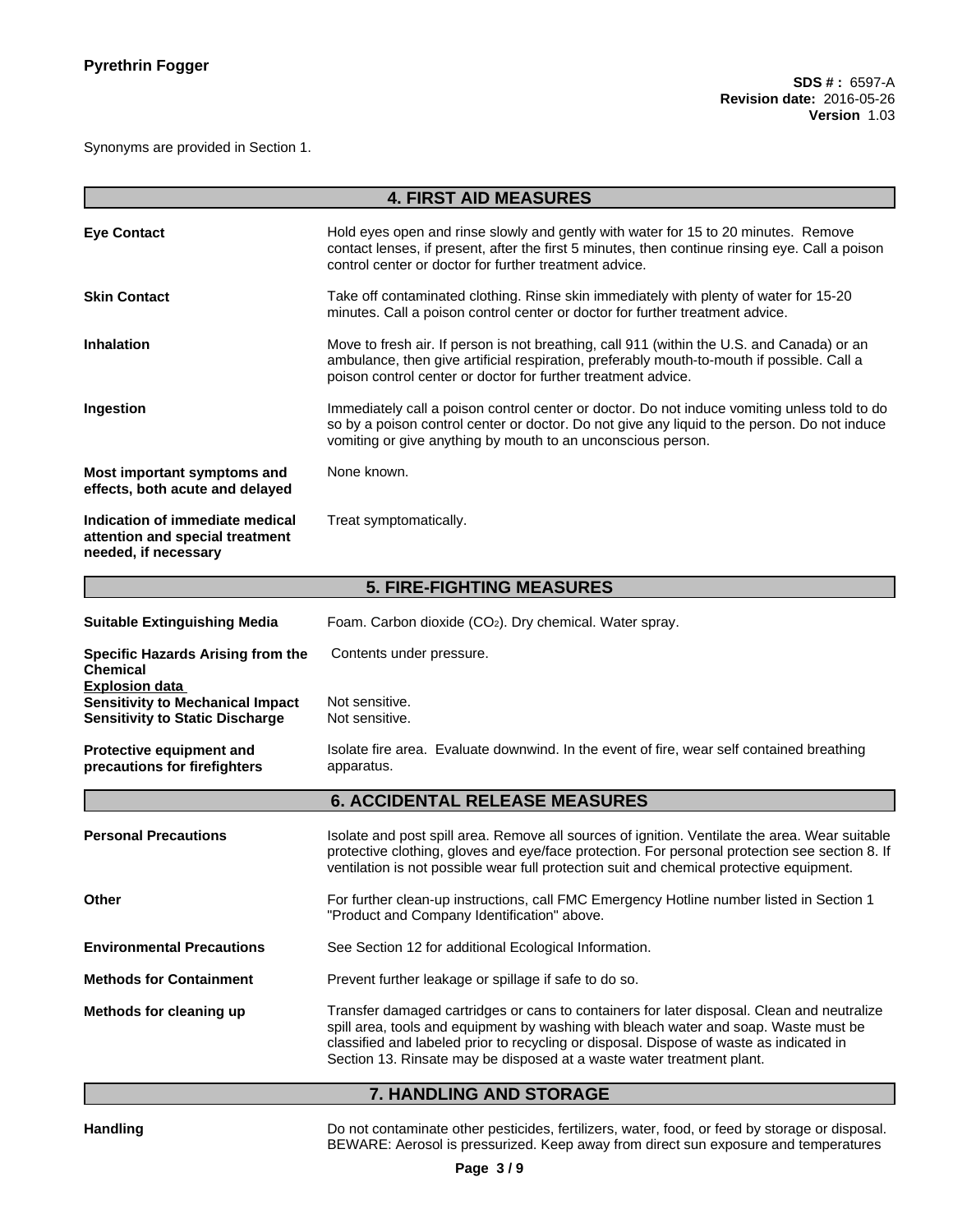over 130°F. Do not open by force or throw into fire even after use. Do not spray on flames or red-hot objects.

**Storage** Keep in a dry, cool and well-ventilated place. Keep away from open flames, hot surfaces and sources of ignition. Keep out of reach of children and animals. Keep/store only in original container.

**Incompatible products** Strong oxidizing agents. Bases. Powdered earth metals.

## **8. EXPOSURE CONTROLS/PERSONAL PROTECTION**

## **Control parameters**

| <b>Chemical name</b>                     | <b>ACGIH TLV</b>           | <b>OSHA PEL</b>             | <b>NIOSH</b>                 | <b>Mexico</b>                     |
|------------------------------------------|----------------------------|-----------------------------|------------------------------|-----------------------------------|
| <b>Pyrethrins</b>                        | TWA: 5 mg/m <sup>3</sup>   | TWA: $5 \text{ mg/m}^3$     | IDLH: 5000 mg/m <sup>3</sup> | Mexico: TWA 5 mg/m <sup>3</sup>   |
| $(8003 - 34 - 7)$                        |                            |                             | TWA: $5 \text{ mg/m}^3$      | Mexico: STEL 10 mg/m <sup>3</sup> |
| Propane                                  |                            | TWA: 1000 ppm               | IDLH: 2100 ppm               |                                   |
| $(74-98-6)$                              |                            | TWA: 1800 mg/m <sup>3</sup> | TWA: 1000 ppm                |                                   |
|                                          |                            |                             | TWA: 1800 mg/m <sup>3</sup>  |                                   |
| Isobutane                                | STEL 1000 ppm              |                             | TWA: 800 ppm                 |                                   |
| (75-28-5)                                |                            |                             | TWA: 1900 mg/m <sup>3</sup>  |                                   |
| <b>Chemical name</b>                     | <b>British Columbia</b>    | Quebec                      | <b>Ontario TWAEV</b>         | Alberta                           |
| Pyrethrins<br>$(8003 - 34 - 7)$          | TWA: $5 \text{ mg/m}^3$    | TWA: 5 mg/m <sup>3</sup>    | TWA: 5 mg/m <sup>3</sup>     | TWA: 5 mg/m <sup>3</sup>          |
| Propane                                  | TWA: 1000 ppm              | TWA: 1000 ppm               | TWA:                         | TWA: 1000 ppm                     |
| $(74-98-6)$                              |                            | TWA: 1800 mg/m <sup>3</sup> |                              |                                   |
|                                          |                            |                             | TWA: 1000 ppm                |                                   |
| Petroleum distillates,                   | TWA: 200 mg/m <sup>3</sup> |                             |                              |                                   |
| hydrotreated light<br>$(64742 - 47 - 8)$ | Skin                       |                             |                              |                                   |
| <b>Isobutane</b><br>$(75-28-5)$          | TWA: 1000 ppm              |                             | TWA: 800 ppm                 |                                   |
|                                          |                            |                             | TWA: 1000 ppm                |                                   |
|                                          |                            |                             | STEL: 1000 ppm               |                                   |

## **Appropriate engineering controls**

**Engineering measures** Apply technical measures to comply with the occupational exposure limits. When working in confined spaces (tanks, containers, etc.), ensure that there is a supply of air suitable for breathing and wear the recommended equipment.

## **Individual protection measures, such as personal protective equipment**

| <b>Eye/Face Protection</b>      | If there is a potential for exposure to particles which could cause eye discomfort, wear<br>chemical goggles.                                                                                                                                                                |  |
|---------------------------------|------------------------------------------------------------------------------------------------------------------------------------------------------------------------------------------------------------------------------------------------------------------------------|--|
| <b>Skin and Body Protection</b> | Wear long-sleeved shirt, long pants, socks, and shoes.                                                                                                                                                                                                                       |  |
| <b>Hand Protection</b>          | Protective gloves                                                                                                                                                                                                                                                            |  |
| <b>Respiratory Protection</b>   | If exposure limits are exceeded or irritation is experienced, NIOSH/MSHA approved<br>respiratory protection should be worn. Respiratory protection must be provided in<br>accordance with current local regulations.                                                         |  |
| <b>Hygiene measures</b>         | Clean water should be available for washing in case of eye or skin contamination. Wash<br>skin prior to eating, drinking, chewing gum or using tobacco. Shower or bathe at the end of<br>working. Remove and wash contaminated clothing before re-use. Launder work clothing |  |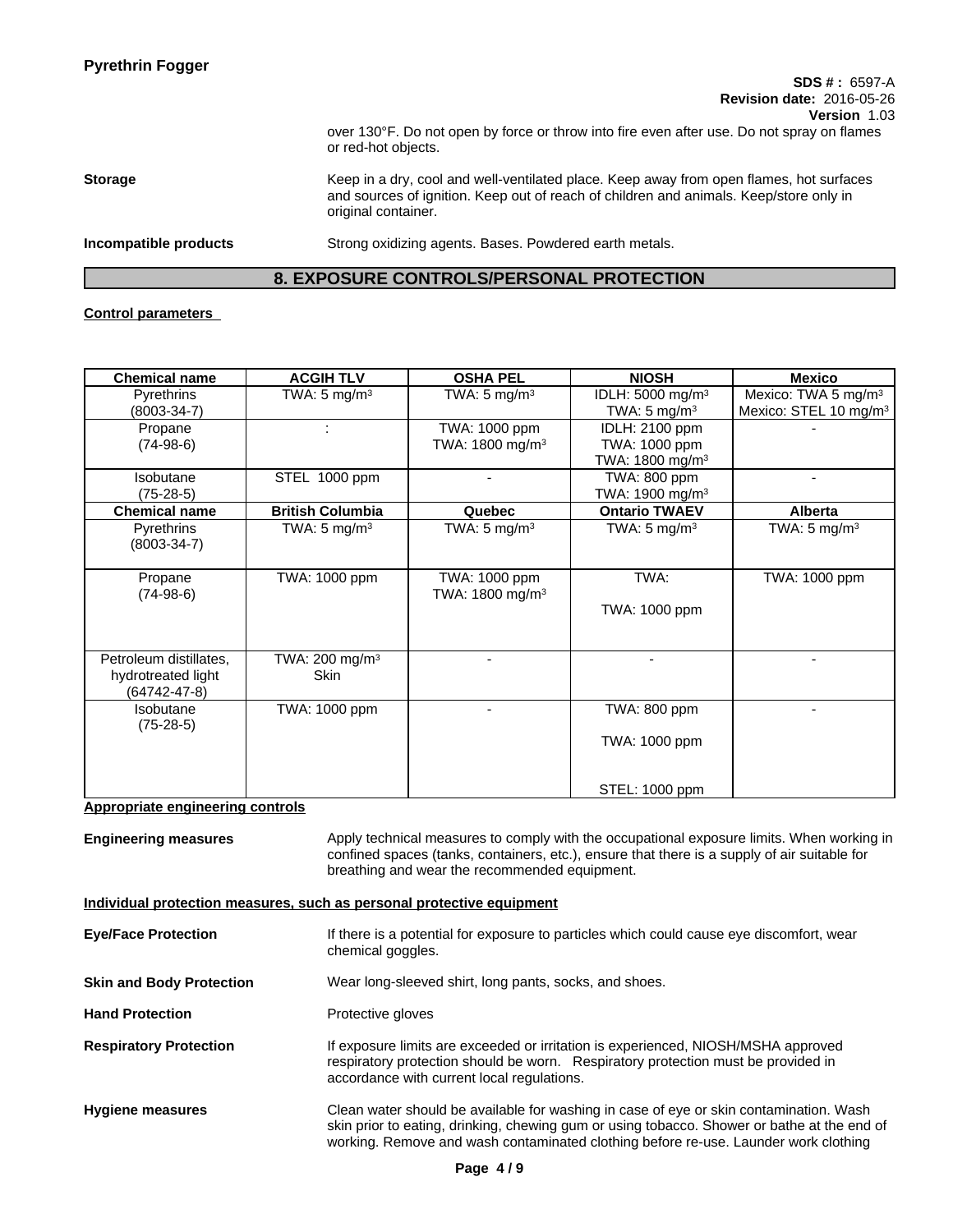separately from regular household laundry.

General information **If the product is used in mixtures**, it is recommended that you contact the appropriate protective equipment suppliers. These recommendations apply to the product as supplied

## **9. PHYSICAL AND CHEMICAL PROPERTIES**

## **Information on basic physical and chemical properties**

| Appearance                          | No information available |
|-------------------------------------|--------------------------|
| <b>Physical State</b>               | Aerosol                  |
| Color                               | No information available |
| Odor                                | <b>Slight Pyrethrins</b> |
| <b>Odor threshold</b>               | No information available |
| рH                                  | 7.0                      |
| <b>Melting point/freezing point</b> | Not applicable           |
| <b>Boiling Point/Range</b>          | No information available |
| <b>Flash point</b>                  | 2.8-3.3 °C / 37-38 °F    |
| <b>Evaporation Rate</b>             | No information available |
| Flammability (solid, gas)           | No information available |
| <b>Flammability Limit in Air</b>    |                          |
| <b>Upper flammability limit:</b>    | No information available |
| Lower flammability limit:           | No information available |
| Vapor pressure                      | No information available |
| Vapor density                       | No information available |
| <b>Density</b>                      | 8 lb/gal                 |
| <b>Specific gravity</b>             | No information available |
| <b>Water solubility</b>             | Soluble in water         |
| Solubility in other solvents        | No information available |
| <b>Partition coefficient</b>        | No information available |
| <b>Autoignition temperature</b>     | No information available |
| <b>Decomposition temperature</b>    | No information available |
| <b>Viscosity, kinematic</b>         | No information available |
| Viscosity, dynamic                  | No information available |
| <b>Explosive properties</b>         | No information available |
| <b>Oxidizing properties</b>         | No information available |
| Molecular weight                    | No information available |
| <b>Bulk density</b>                 | No information available |
|                                     |                          |

## **10. STABILITY AND REACTIVITY**

| <b>Reactivity</b>                                                                                  | Not applicable                                                                                                                                                                                             |
|----------------------------------------------------------------------------------------------------|------------------------------------------------------------------------------------------------------------------------------------------------------------------------------------------------------------|
| <b>Chemical Stability</b><br>Possibility of Hazardous Reactions<br><b>Hazardous polymerization</b> | Stable under recommended storage conditions.<br>None under normal processing.<br>Hazardous polymerization does not occur.                                                                                  |
| <b>Conditions to avoid</b><br>Incompatible materials                                               | Keep away from open flames, hot surfaces and sources of ignition<br>Strong oxidizing agents. Bases. Powdered earth metals.<br>Hazardous Decomposition Products Carbon dioxide (CO2). Carbon monoxide (CO). |

# **11. TOXICOLOGICAL INFORMATION**

#### **Product Information**

| LD50 Oral                         | $> 5000$ mg/kg                       |
|-----------------------------------|--------------------------------------|
| <b>LD50 Dermal</b>                | $> 5000$ mg/kg                       |
| <b>LC50 Inhalation</b>            | $> 2.11$ mg/L 4 hr                   |
| Serious eye damage/eye irritation | Slightly or non-irritating (rabbit). |
| <b>Skin corrosion/irritation</b>  | Slightly or non-irritating (rabbit). |
| <b>Sensitization</b>              | Sensitizer                           |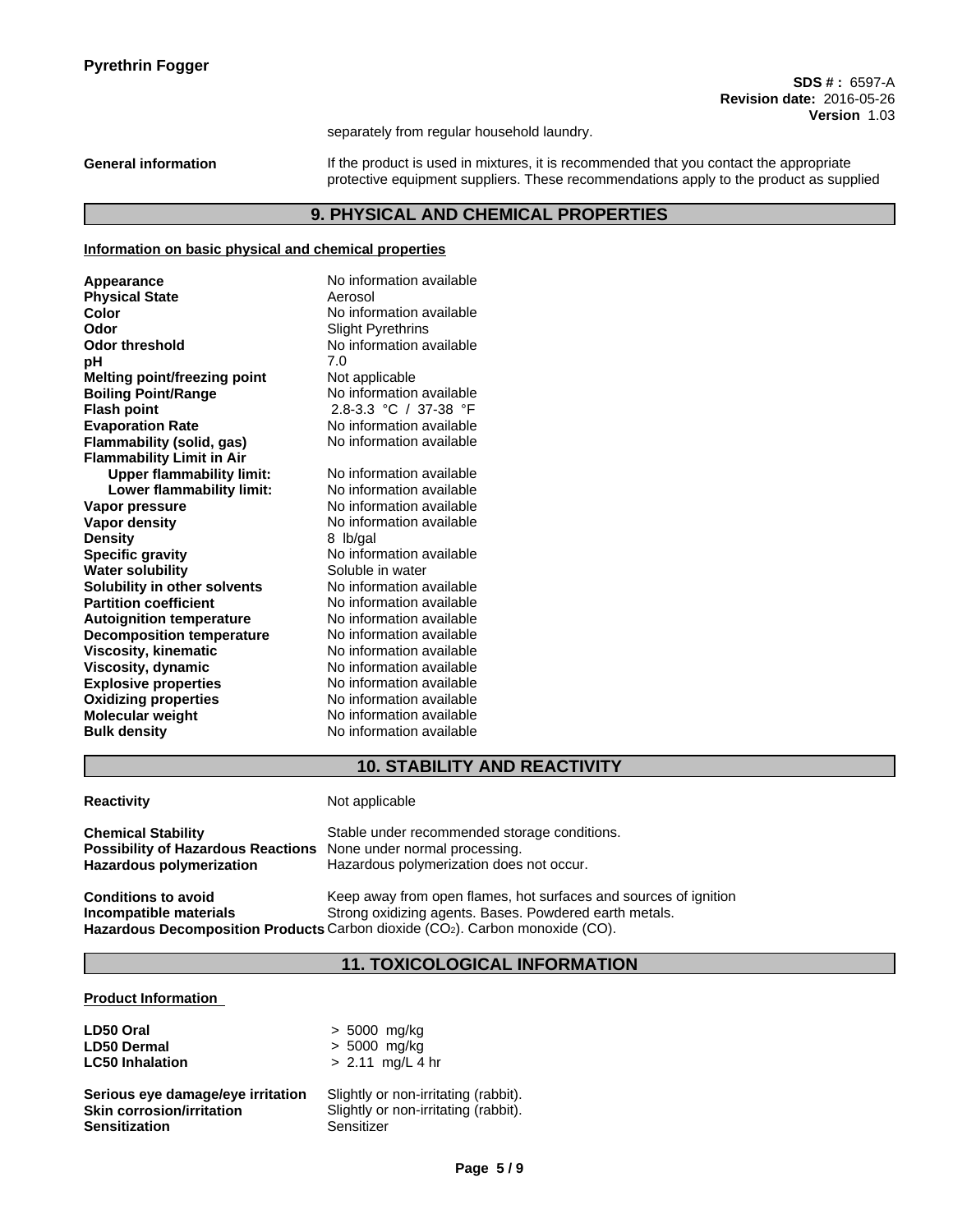### **Information on toxicological effects**

| <b>Symptoms</b>                                                                            | fatal.                    | Symptoms of overexposure may be headache, dizziness, tiredness, nausea and vomiting.<br>Intentional misuse by deliberately concentrating and inhaling contents may be harmful or                                                                                                                                                                                                                                                    |            |             |  |
|--------------------------------------------------------------------------------------------|---------------------------|-------------------------------------------------------------------------------------------------------------------------------------------------------------------------------------------------------------------------------------------------------------------------------------------------------------------------------------------------------------------------------------------------------------------------------------|------------|-------------|--|
| Delayed and immediate effects as well as chronic effects from short and long-term exposure |                           |                                                                                                                                                                                                                                                                                                                                                                                                                                     |            |             |  |
| <b>Mutagenicity</b>                                                                        |                           | Piperonyl butoxide ether may affect mammalian liver microsomal detoxification enzymes.<br>n-Octyl bicycloheptene dicarboximide was negative in a chromosome aberration assay,.                                                                                                                                                                                                                                                      |            |             |  |
| Carcinogenicity                                                                            |                           | Not recognized as carcinogenic by Research Agencies (IARC, NTP, OSHA, ACGIH)                                                                                                                                                                                                                                                                                                                                                        |            |             |  |
| <b>Reproductive toxicity</b>                                                               |                           | No information available.                                                                                                                                                                                                                                                                                                                                                                                                           |            |             |  |
| <b>STOT - single exposure</b>                                                              |                           | Not classified.                                                                                                                                                                                                                                                                                                                                                                                                                     |            |             |  |
| <b>STOT - repeated exposure</b>                                                            |                           | Not classified.                                                                                                                                                                                                                                                                                                                                                                                                                     |            |             |  |
| <b>Target organ effects</b>                                                                |                           | Mice fed 0.3 or 0.9% piperonyl butoxide in the diet for 20 days had increased liver weight<br>and other signs of liver toxicity. Male rats given up to 2.4% of piperonyl butoxide in the diet<br>for up to 12 weeks had clinical and histologic signs of liver damage; the highest dose group<br>showed preneoplastic changes, including enlargement of hepatocyte nuclei and<br>multinucleated cells. Kidney damage was also seen. |            |             |  |
| <b>Aspiration hazard</b>                                                                   | No information available. |                                                                                                                                                                                                                                                                                                                                                                                                                                     |            |             |  |
| <b>Chemical name</b>                                                                       | <b>ACGIH</b>              | <b>IARC</b>                                                                                                                                                                                                                                                                                                                                                                                                                         | <b>NTP</b> | <b>OSHA</b> |  |
| Piperonyl butoxide<br>$51-03-6$                                                            |                           | Group 3                                                                                                                                                                                                                                                                                                                                                                                                                             |            |             |  |
| Pyrethrins<br>8003-34-7                                                                    |                           | Group 2A                                                                                                                                                                                                                                                                                                                                                                                                                            |            |             |  |

# **12. ECOLOGICAL INFORMATION**

## **Ecotoxicity**

| Piperonyl butoxide (51-03-6)                                                                                                                                                                |                                    |                                                                                                                                                                                      |       |        |  |
|---------------------------------------------------------------------------------------------------------------------------------------------------------------------------------------------|------------------------------------|--------------------------------------------------------------------------------------------------------------------------------------------------------------------------------------|-------|--------|--|
| Active Ingredient(s)                                                                                                                                                                        | Duration                           | <b>Species</b>                                                                                                                                                                       | Value | Units  |  |
| Piperonyl Butoxide                                                                                                                                                                          | LC50.                              | Fish                                                                                                                                                                                 | 3.94  | ppm    |  |
|                                                                                                                                                                                             | LD50                               | Bee                                                                                                                                                                                  | 25    | µg/bee |  |
|                                                                                                                                                                                             | LD50                               | Bobwhite quail                                                                                                                                                                       | >2250 | mg/kg  |  |
|                                                                                                                                                                                             | LD50                               | Mallard duck                                                                                                                                                                         | >5620 | ppm    |  |
| Persistence and degradability                                                                                                                                                               | No information available.          |                                                                                                                                                                                      |       |        |  |
| <b>Bioaccumulation</b><br>No information available.                                                                                                                                         |                                    |                                                                                                                                                                                      |       |        |  |
|                                                                                                                                                                                             |                                    | <b>13. DISPOSAL CONSIDERATIONS</b>                                                                                                                                                   |       |        |  |
| Waste disposal methods                                                                                                                                                                      | disposal authorities for quidance. | Improper disposal of excess pesticide, spray mixture, or rinsate is prohibited. If these<br>wastes cannot be disposed of by use according to label instructions, contact appropriate |       |        |  |
| <b>Contaminated Packaging</b><br>Containers must be disposed of in accordance with local, state and federal regulations.<br>Refer to the product label for container disposal instructions. |                                    |                                                                                                                                                                                      |       |        |  |
|                                                                                                                                                                                             |                                    | <b>14. TRANSPORT INFORMATION</b>                                                                                                                                                     |       |        |  |
|                                                                                                                                                                                             |                                    |                                                                                                                                                                                      |       |        |  |

DOT **DOT USDOT** is requiring that products formerly classified as "Consumer Commodity, ORM-D" transition to "Limited Quantity" by 12/31/2020. During the transition period the 49CFR carton shipping marks may be Consumer Commodity (old) or Limited Quantity Diamond (new). Please prepare shipping documents to match the carton mark.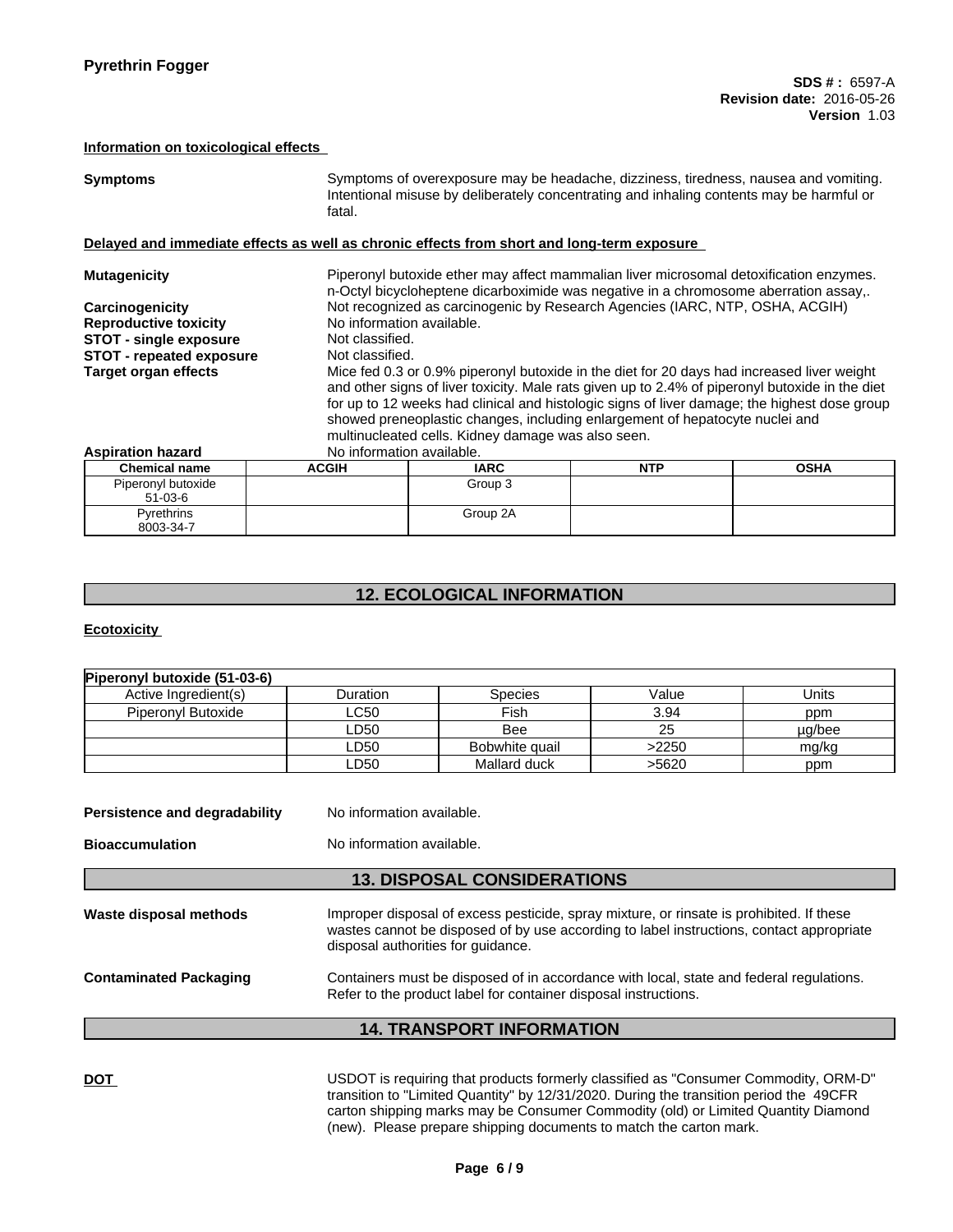## **Pyrethrin Fogger**

| <b>Proper Shipping Name</b><br><b>Hazard class</b><br>TDG                            | Consumer commodity<br>ORM-D                        |
|--------------------------------------------------------------------------------------|----------------------------------------------------|
| UN/ID no<br><b>Proper Shipping Name</b><br><b>Hazard class</b><br><b>Description</b> | UN1950<br>Aerosols<br>2.1<br>UN1950, Aerosols, 2.1 |
| <b>Marine Pollutant</b>                                                              | <b>Np</b>                                          |
| ICAO/IATA                                                                            |                                                    |
| UN/ID no                                                                             | <b>ID8000</b>                                      |
| <b>Proper Shipping Name</b>                                                          | Consumer commodity                                 |
| <b>Hazard class</b>                                                                  | 9                                                  |
| IMDG/IMO                                                                             |                                                    |
| UN/ID no                                                                             | UN1950                                             |
| <b>Proper Shipping Name</b>                                                          | Aerosols                                           |
| <b>Hazard class</b>                                                                  | 2                                                  |
| EmS No.<br><b>Description</b>                                                        | F-D. S-U<br>UN1950, Aerosols, 2.1                  |
|                                                                                      |                                                    |

# **15. REGULATORY INFORMATION**

**SDS # :** 6597-A

**Version** 1.03

**Revision date:** 2016-05-26

# **U.S. Federal Regulations**

## **SARA 313**

Section 313 of Title III of the Superfund Amendments and Reauthorization Act of 1986 (SARA). This product contains a chemical or chemicals which are subject to the reporting requirements of the Act and Title 40 of the Code of Federal Regulations, Part 372:

| <b>Chemical name</b>             | <b>CAS-No</b> | Weight % | <b>SARA 313</b><br><b>Threshold</b><br>Values % |
|----------------------------------|---------------|----------|-------------------------------------------------|
| $-51-03-6$<br>Piperonyl butoxide | 1-03-6        | . .      | $\cdot\cdot$                                    |

### **SARA 311/312 Hazard Categories**

| Acute health hazard               | Yes |
|-----------------------------------|-----|
| <b>Chronic health hazard</b>      | Yes |
| Fire hazard                       | No  |
| Sudden release of pressure hazard | No  |
| <b>Reactive Hazard</b>            | N٥  |

### **Clean Water Act**

This product contains the following substances which are regulated pollutants pursuant to the Clean Water Act (40 CFR 122.21 and 40 CFR 122.42):

| <b>Chemical name</b>    | <b>CWA - Reportable</b><br><b>Quantities</b> | <b>CWA - Toxic Pollutants</b> | <b>CWA - Priority</b><br><b>Pollutants</b> | <b>CWA - Hazardous</b><br><b>Substances</b> |
|-------------------------|----------------------------------------------|-------------------------------|--------------------------------------------|---------------------------------------------|
| Pvrethrins<br>8003-34-7 | lb                                           |                               |                                            |                                             |

### **CERCLA**

This material, as supplied, contains one or more substances regulated as a hazardous substance under the Comprehensive Environmental Response Compensation and Liability Act (CERCLA) (40 CFR 302):

| <b>Chemical name</b> | <b>Hazardous Substances RQs</b> | <b>Extremely Hazardous Substances</b><br>RQs |
|----------------------|---------------------------------|----------------------------------------------|
| Pyrethrins           | lb                              |                                              |
| 8003-34-7            | J.454 ka                        |                                              |

*FIFRA Information*

This chemical is a pesticide product registered by the Environmental Protection Agency and is subject to certain labeling requirements under federal pesticide law. These requirements differ from the classification criteria and hazard information required for safety data sheets, and for workplace labels of non-pesticide chemicals. Following is the hazard information as *required on the pesticide label:*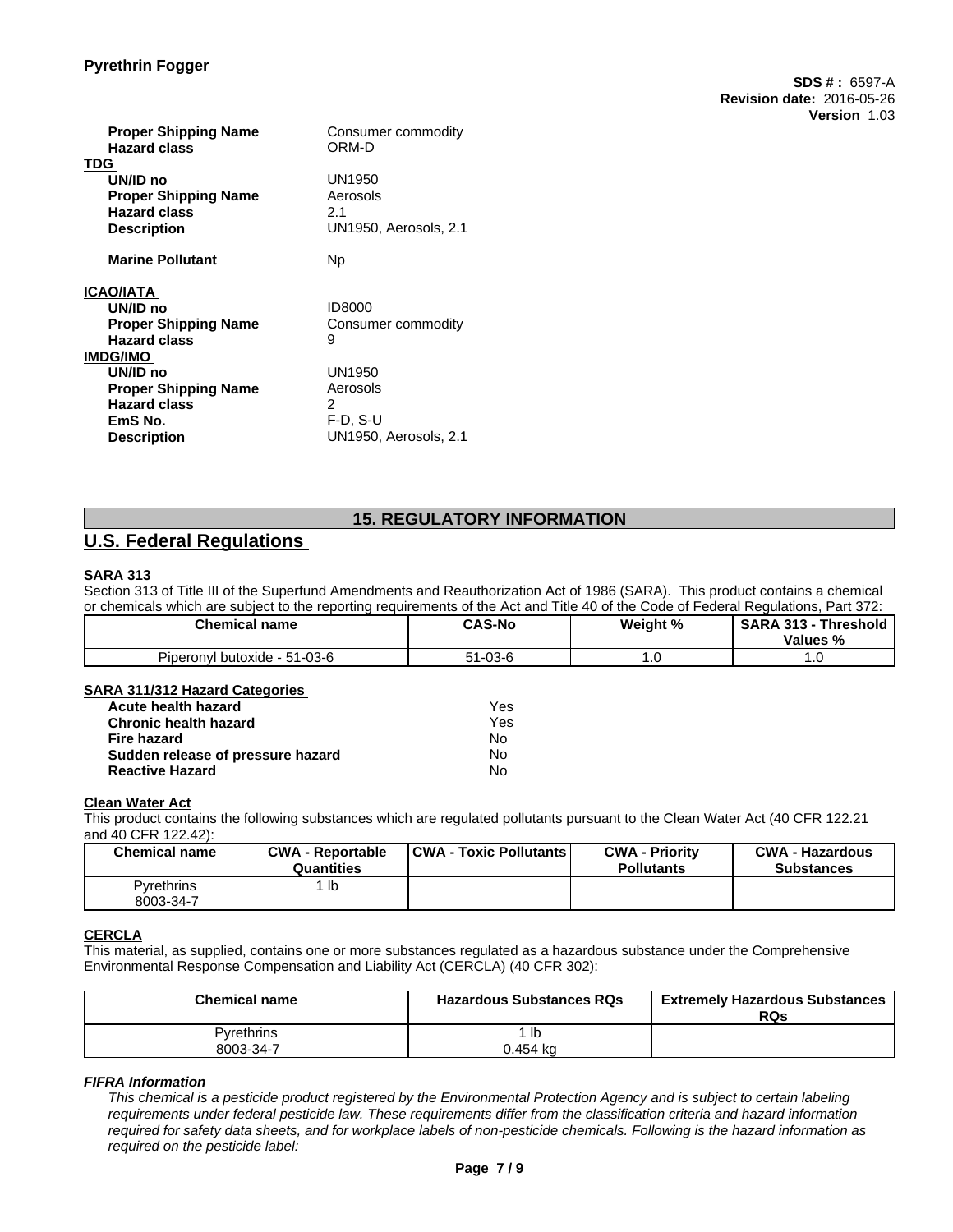## *CAUTION*

*Prolonged or frequently repeated skin contact may cause allergic reactions in some individuals.*

# **US State Regulations**

### **California Proposition 65**

This product does not contain any Proposition 65 chemicals.

## **U.S. State Right-to-Know Regulations**

| <b>Chemical name</b>          | New Jersey | <b>Massachusetts</b> | Pennsylvania |
|-------------------------------|------------|----------------------|--------------|
| Piperonyl butoxide<br>51-03-6 |            |                      |              |
| Pyrethrins<br>8003-34-7       |            |                      |              |
| Propane<br>74-98-6            |            |                      |              |
| Isobutane<br>75-28-5          |            |                      | $\lambda$    |

## **International Inventories**

| <b>Chemical name</b>                                       | <b>TSCA</b><br>(United<br>States) | <b>DSL</b><br>(Canada) | <b>EINECS/ELINC</b><br>S (Europe) | <b>ENCS</b><br>(Japan) | China<br>(IECSC) | KECL (Korea) | <b>PICCS</b><br>(Philippines) | <b>AICS</b><br>(Australia) |
|------------------------------------------------------------|-----------------------------------|------------------------|-----------------------------------|------------------------|------------------|--------------|-------------------------------|----------------------------|
| n-Octyl bicycloheptene<br>dicarboximide<br>113-48-4        |                                   | X                      | X                                 | X                      | X                |              | X                             | X                          |
| Piperonyl butoxide<br>$51-03-6$                            | X                                 | Х                      | X                                 | X                      | X                | X            | X                             | X.                         |
| Pyrethrins<br>8003-34-7                                    |                                   | X                      | X                                 |                        | X                | X            | X                             | X                          |
| Propane<br>74-98-6                                         | X                                 | X                      | X                                 | X                      | X                | X            | X                             | X                          |
| Petroleum distillates,<br>hydrotreated light<br>64742-47-8 | X                                 | X                      | X                                 |                        | X                | X            | X                             | X                          |
| Isobutane<br>75-28-5                                       | X                                 | X                      | X                                 | X                      | X                | X            | X                             | X                          |

| <b>Chemical name</b> | <b>Carcinogen Status</b> | <b>Mexico</b>            |
|----------------------|--------------------------|--------------------------|
| Pvrethrins           |                          | Mexico: TWA 5 mg/m $3$   |
|                      |                          | Mexico: STEL 10 mg/m $3$ |

| <b>Chemical name</b> | <b>Mexico - Pollutant Release and</b><br><b>Transfer Register - Reporting</b><br><b>Emissions for Fabrication, Process</b><br>or Use -Threshold Quantities | <b>Pollutant Release and Transfer</b><br><b>Register - Reporting Emissions -</b><br><b>Threshold Quantities</b> |
|----------------------|------------------------------------------------------------------------------------------------------------------------------------------------------------|-----------------------------------------------------------------------------------------------------------------|
| Pyrethrins           | 500<br>2500 kg/yr                                                                                                                                          | 500 kg/yr                                                                                                       |

**WHMIS Hazard Class** A - Compressed gases

B5 - Flammable aerosol